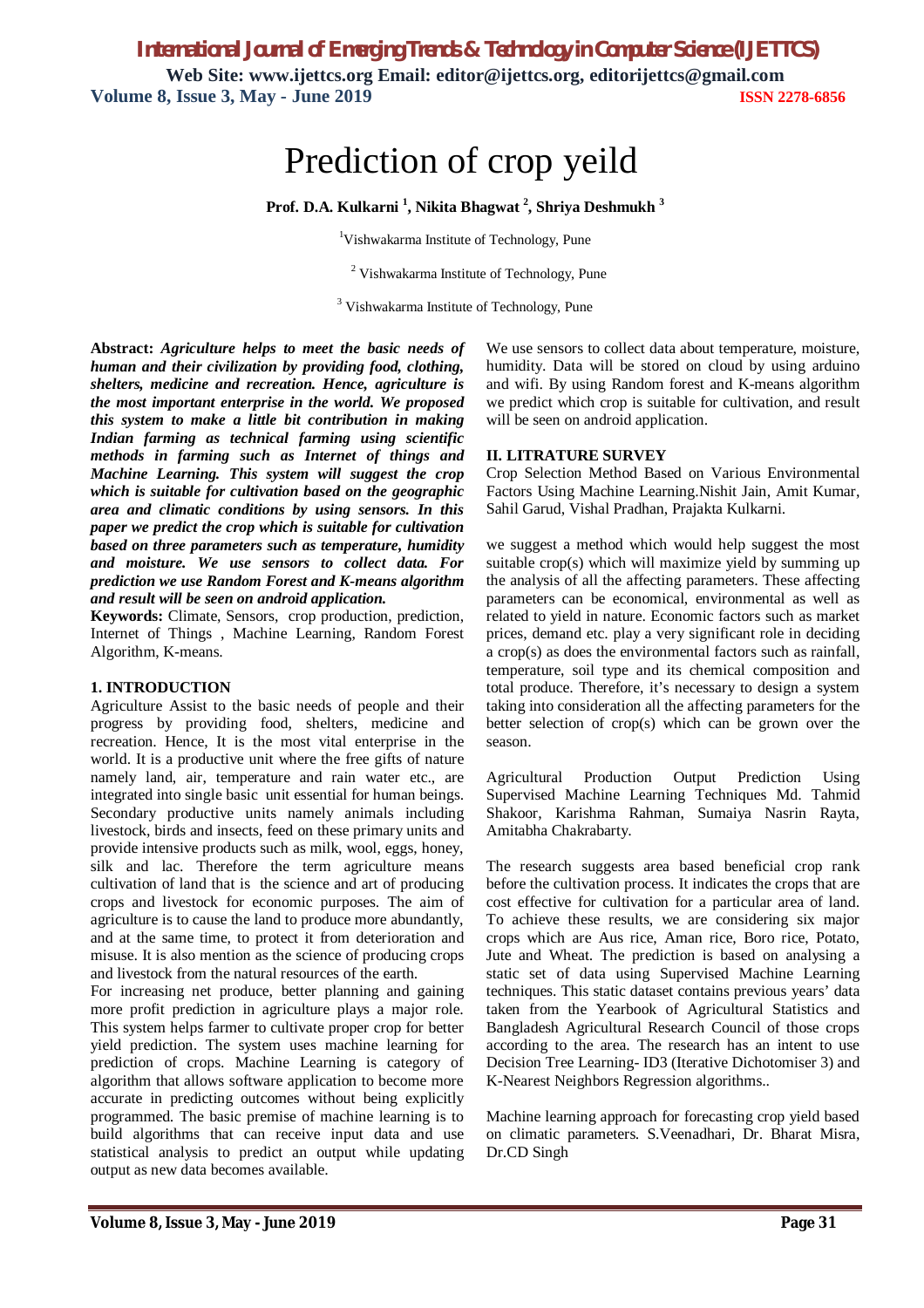## *International Journal of Emerging Trends & Technology in Computer Science (IJETTCS)*

**Web Site: www.ijettcs.org Email: editor@ijettcs.org, editorijettcs@gmail.com Volume 8, Issue 3, May - June 2019 ISSN 2278-6856**

In the present study a software tool named 'Crop Advisor' has been developed as an user friendly web page for predicting the influence of climatic parameters on the crop yields.C4.5 algorithm is used to find out the most influencing climatic parameter on the crop yields of selected crops in selected districts of Madhya Pradesh. This software provides an indication of relative influence of different climatic parameters on the crop yield, other agroinput parameters responsible for crop yield are not considered in this tool, application of these input parameters varies with individual fields in space and time.

A Scalable Machine Learning System for Pre-Season Agriculture Yield Forecast Igor Oliveira, Renato L. F. Cunha, Bruno Silva, Marco A. S. Netto.

Yield forecast is essential to agriculture stakeholders and can be obtained with the use of machine learning models and data coming from multiple sources. Most solutions for yield forecast rely on NDVI (Normalized Difference Vegetation Index) data,which is time-consuming to beacquired and processed. This system provides significantly useful results by the exempting the need for high-resolution remote-sensing data and allowing farmers to prepare for adverse climate influence on the crop cycle. In our studies, we forecast the soybean and maize yields for Brazil and USA,

which corresponded to 44% of the world's grain production in 2016. Results show the error metrics for soybean and maize yield forecasts are comparable to similar systems that only provide yield forecast information in the first weeks to months of the crop cycle.

#### **III. PROPOSE SYSTEM**

In this paper using sensor it will fetch the information and we store this information on cloud. Analyse this information and predict the suitable crop for cultivation. Result will be shown on android application and also we can see the information related to crop.

#### **IV. SYSTEM ARCHITECTURE**

Following diagram is our system's architecture diagram:



**Figure 1:** system architecture

Sensor connection:-We use Temperature, humidity and moisture sensors to collect data.

Controller connection: - Arduino can transmit the value using Wi-Fi to cloud.

Analysis:- We use Random Forest and K-means algorithm for prediction.

Android Application:- We show the result on android application. Which shows the predicted value of crop and other related information of crop.

#### **V.OBJECTIVE**

To help user to gain knowledge about agriculture.

To help farmer to get information about crop disease.

To predict a crop so that it produces maximum yield with maximum benefit.

### **VI. MODULE**

Software Modules:

- 1. Registration:-User get registered with system
- 2. Login:-After registration user can login and access system.
- 3. Dataset Generation:-Required dataset is generated
- 4. Wi-Fi Interfacing:-Wi-fi interfacing is done.

5. Fetch Values from H/W:-Values are fetched using hardware

- 6. Analysis of H/W values
- 7. Result display
- Hardware Modules:
- 1. Sensor connection
- 2. Controller connection
- 3. Wi-Fi Connection

#### **VII. CONCLUSION**

Since the yield of farm highly depends on the crop selected for cultivation and environmental parameters

Therefore proper selection of crop before cultivation is important in farming. This system can be a great help in deciding the proper crop as per the given climatic conditions which will help to maximize yield rate.

We are implementing a decision support system for monitoring different farm activities. Using Monitoring information farmer can access or control his farm activities. It helps to increase a Crop yield and contain crop information and disease related to crop. Our system is cost effective and user friendly.

#### **REFERRENCES**

- [1]AGRICULTURAL CROP PLANNING OPTIMIZATION WITH SOCIAL SPIDER OPTIMIZATION ALGORITHM"
- S. Saranya ; T. Amudha, 2017 International Conference on Intelligent Sustainable Systems (ICISS)
- [2]Demand based crop recommender system for farmers",S. Kanaga Suba Raja ; R. Rishi ; E. Sundaresan ; V. Srijit
- [3]Crop rotation constraints in agricultural production<br>planning".Zoltan Pap 2008 6th International planning",Zoltan Pap Symposium on Intelligent Systems and Informatics